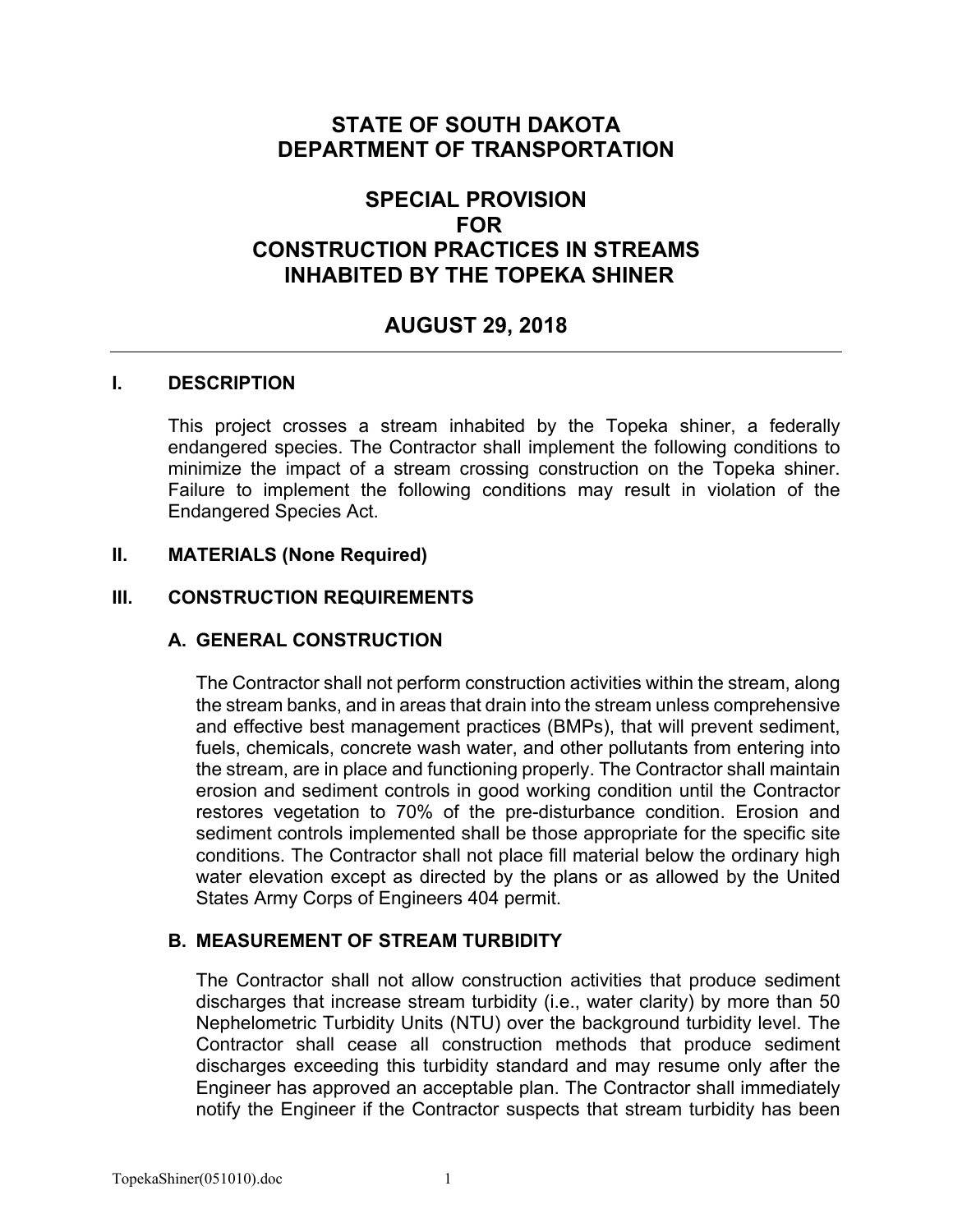increased. The Engineer will monitor the turbidity during all stages of the project.

- **1. Turbidity Meter and Maintenance:** The Engineer will take measurements with a Global Water WQ 770 turbidity meter or equivalent. The Engineer will maintain and operate the turbidity meters in accordance with manufacturer specifications and technical manual.
- **2. Definition of Turbidity Sample:** The definition of a turbidity sample is the average of five measurements taken at a sampling location.
- **3. Obtaining a Turbidity Sample:** The Engineer will submerge the sensor of the turbidity meter in the stream and allow the sensor to run continuously for at least one minute before taking the first turbidity measurement. The Engineer will take subsequent turbidity measurements at thirty second intervals until five measurements have been obtained. The Engineer will take turbidity measurements in accordance with manufacturer specifications and technical manual.
- **4. Location of Turbidity Samples:** The Engineer will measure turbidity at two sampling locations. The Engineer will take a control sample from a point 100 feet upstream of the work area to determine the background turbidity level. The Engineer will take another sample from a point 100 feet downstream of the work area. The Engineer may modify the location of turbidity samples at the Engineers discretion depending on constraints such as easement limits. The Engineer will measure turbidity at the midpoint of the stream.
- **5. Documentation of Turbidity Sample Measurements:** The Engineer will record turbidity data on a Stream Turbidity Inspection Form (DOT-283) and be delivered to the SDDOT Environmental Office within 14 calendar days of testing. Turbidity samples that indicate a 50 NTU increase over the background turbidity level shall be immediately reported to the Department's Biologist (Biologist).
- **6. Frequency of Turbidity Measurements:** Turbidity measurements shall be taken in conjunction with normal storm water inspections. Turbidity measurements shall also be taken at the Engineer's discretion during construction activities that may result in increased turbidity (e.g., placing riprap or installing a coffer dam).

#### **C. DE-WATERING, ISOLATED WORK AREAS, AND WATER EXTRACTION**

If fish are present or suspected to be present within a work area isolated from the remaining water body, the Department will not allow construction activities within that enclosed area until the Biologist has moved the fish from the enclosed area to the greatest extent possible considering site conditions. The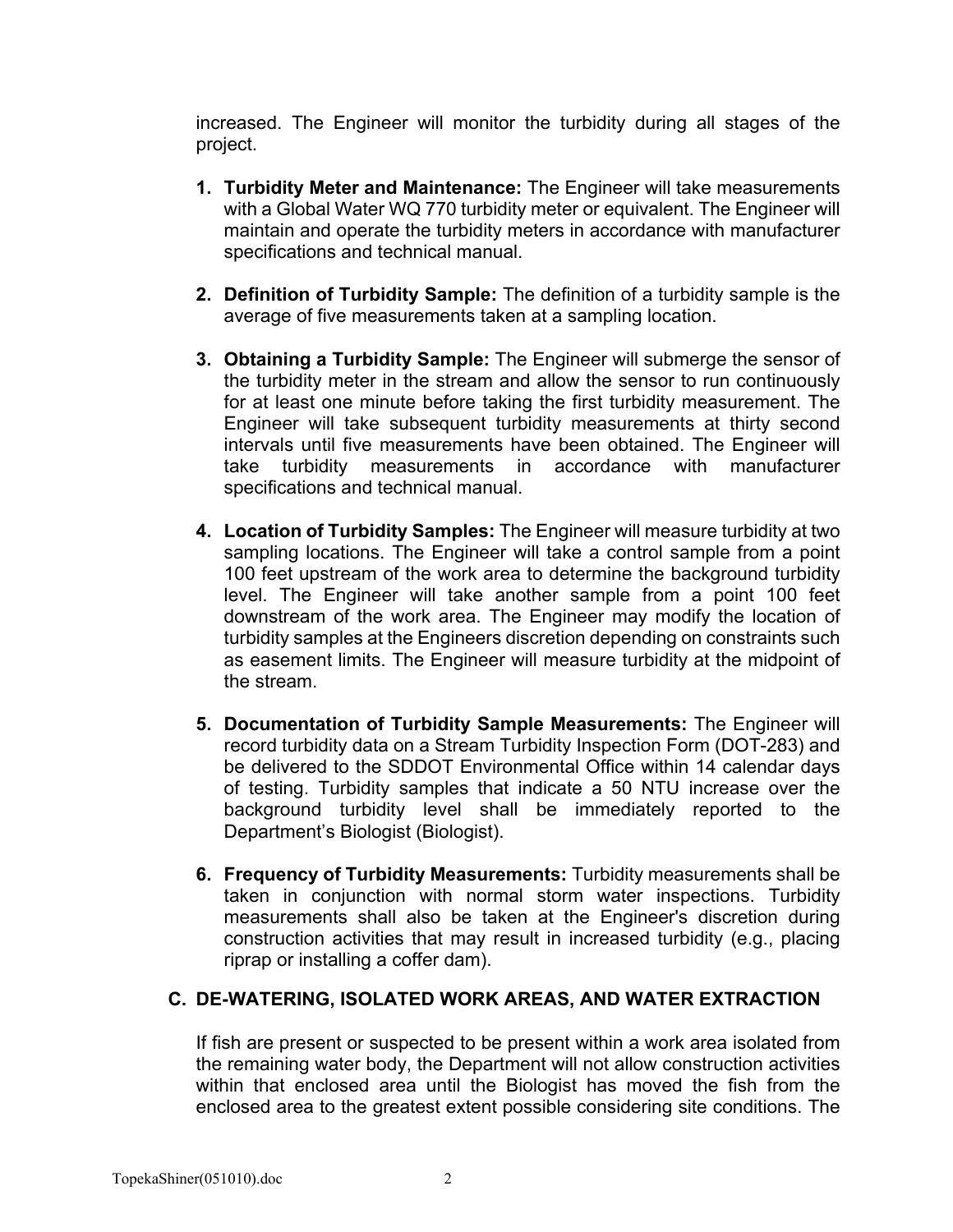Biologist shall be notified prior to the installation of any temporary water barriers that may isolate stream segments or the dewatering of any stream segments. The Biologist shall be notified if stream discharge reenters any areas previously cleared of fish.

The Contractor shall use fish screens on all pump intakes that may be exposed to fishes. The Contractor shall size pump intake screens to prevent fish from being entrained into the pump intake or from being impinged on the intake screen. Screen mesh shall not have openings that exceed 1/8" measured diagonally across the opening. The surface area of fish screens shall be at least 18 ft<sup>2</sup>. The Biologist shall be contacted to determine the appropriate surface area for fish screens used on pumps extracting water at a rate exceeding 500 gallons per minute.

The extraction of water for use during construction from streams will not be permitted unless approved by the Biologist. The Contractor shall provide the Biologist with the estimated volume of water the Contractor will extract, the duration (timeframe) of the extraction, the rate at which the extraction of water will occur, and the location(s) where the extraction of water will occur.

## **D. TEMPORARY WORKS (FALSEWORK AND WORK PLATFORMS)**

Falsework or work platforms shall conform to Section 423 of the specifications and any applicable requirements of this provision.

Temporary piling shall be cutoff at or driven flush with the streambed, or extracted in a manner that minimizes sedimentation as much as possible, when no longer needed.

The Contractor shall consider how to install and remove falsework or work platforms when preparing the construction plan and include any special construction methods or sequencing that may be required to protect the Topeka shiner.

Design of temporary works shall be as specified in Section 423 of the specifications.

#### **E. REMOVAL OF STRUCTURES & OBSTRUCTIONS**

Removal of structures and obstructions shall conform to Section 110 of the specifications and any applicable requirements of this provision.

Construction, demolition, and removal operations conducted over or in the vicinity of the stream shall be controlled to prevent materials from falling in the waterway. The Contractor shall promptly remove any materials that fall into the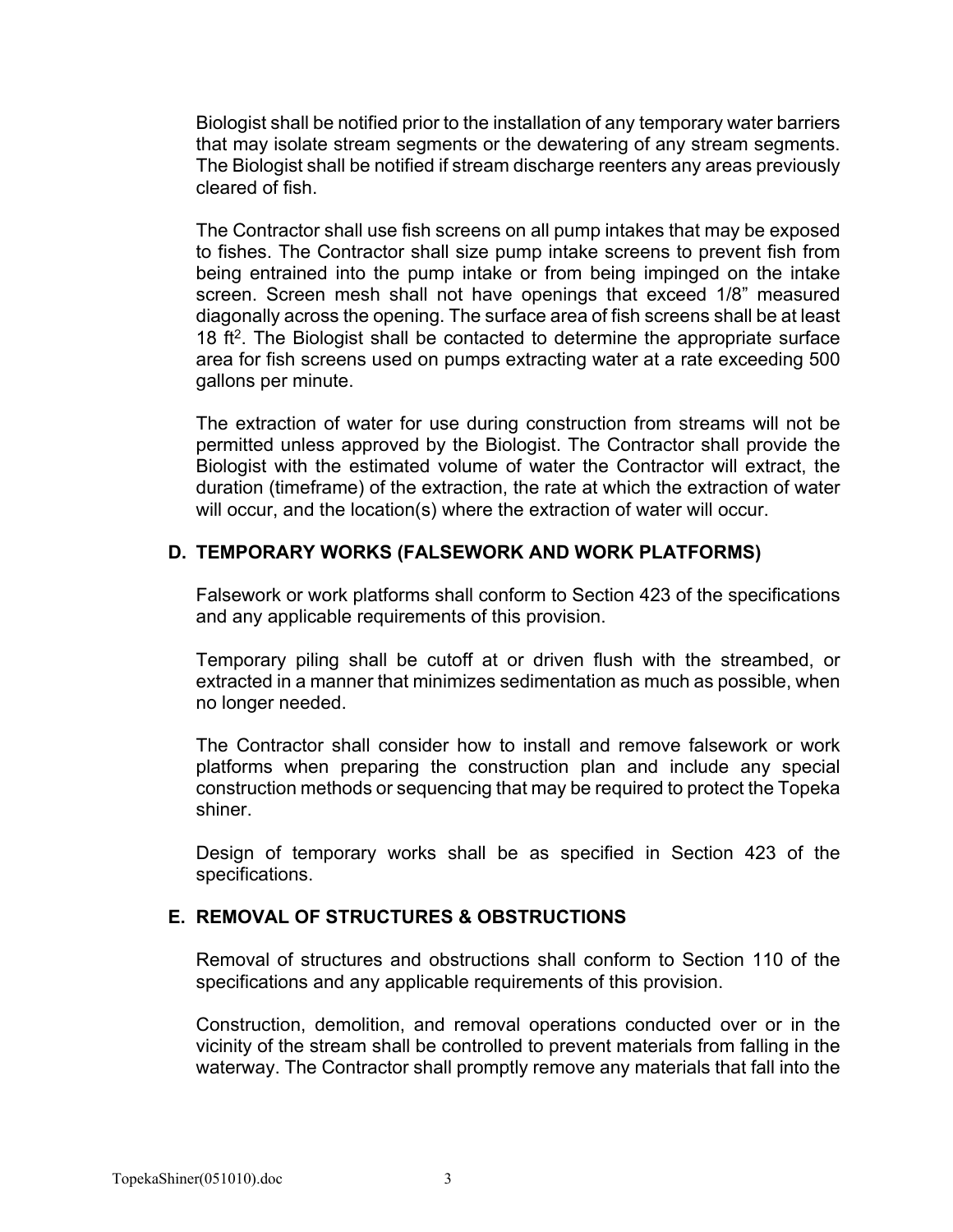waterway or into areas below the ordinary high water elevation by hand or with equipment located above the stream bank at the discretion of the Engineer.

#### **F. TEMPORARY DIVERSION CHANNELS**

The Contractor shall construct temporary diversion channels constructed according to Standard Plate number 734.30 to approximately the existing channel slope, roughness, and width to allow upstream fish movement during normal stream discharges.

## **G. PRECONSTRUCTION MEETING AND CONTRACTOR WORK PLAN**

The Contractor shall notify the Biologist of the preconstruction meeting. The Biologist will review the conditions of this provision and all environmental permits. The Contractor shall provide an estimated date at the pre-construction meeting when the Biologist needs to be on site to conduct fish transfer. The Contractor shall notify the Engineer 2 business days before the Biologist needs to be on site.

The Contractor shall submit a detailed Contractor work plan prior to the preconstruction meeting to the Engineer for Biologist approval. The Contractor work plan shall include products, materials, and methods of construction and removal for temporary water barriers, cofferdams, and diversion channels including de-watering, handling, storage, and disposal of excavated material and pumped effluent. The Contractor work plan shall include all necessary information to provide assurance that the Contractor has adequately addressed the conditions of this provision. Work shall not proceed without approval of the Contractor work plan by the Biologist.

#### **IV. METHOD OF MEASUREMENT**

- **A. Temporary Water Barriers:** The Department will measure temporary water barriers to the nearest foot.
- **B. Cofferdams:** The Department will measure cofferdams in accordance with Section 423.4 of the specifications.
- **C. Dewatering:** The Department will not measure dewatering.
- **D. Temporary Works:** The Department will measure for temporary works in accordance with Section 423.4 of the specifications.
- **E. Removal of Structures and Obstructions:** The Department will measure removal of structures and obstructions in accordance with Section 110.4 of the specifications.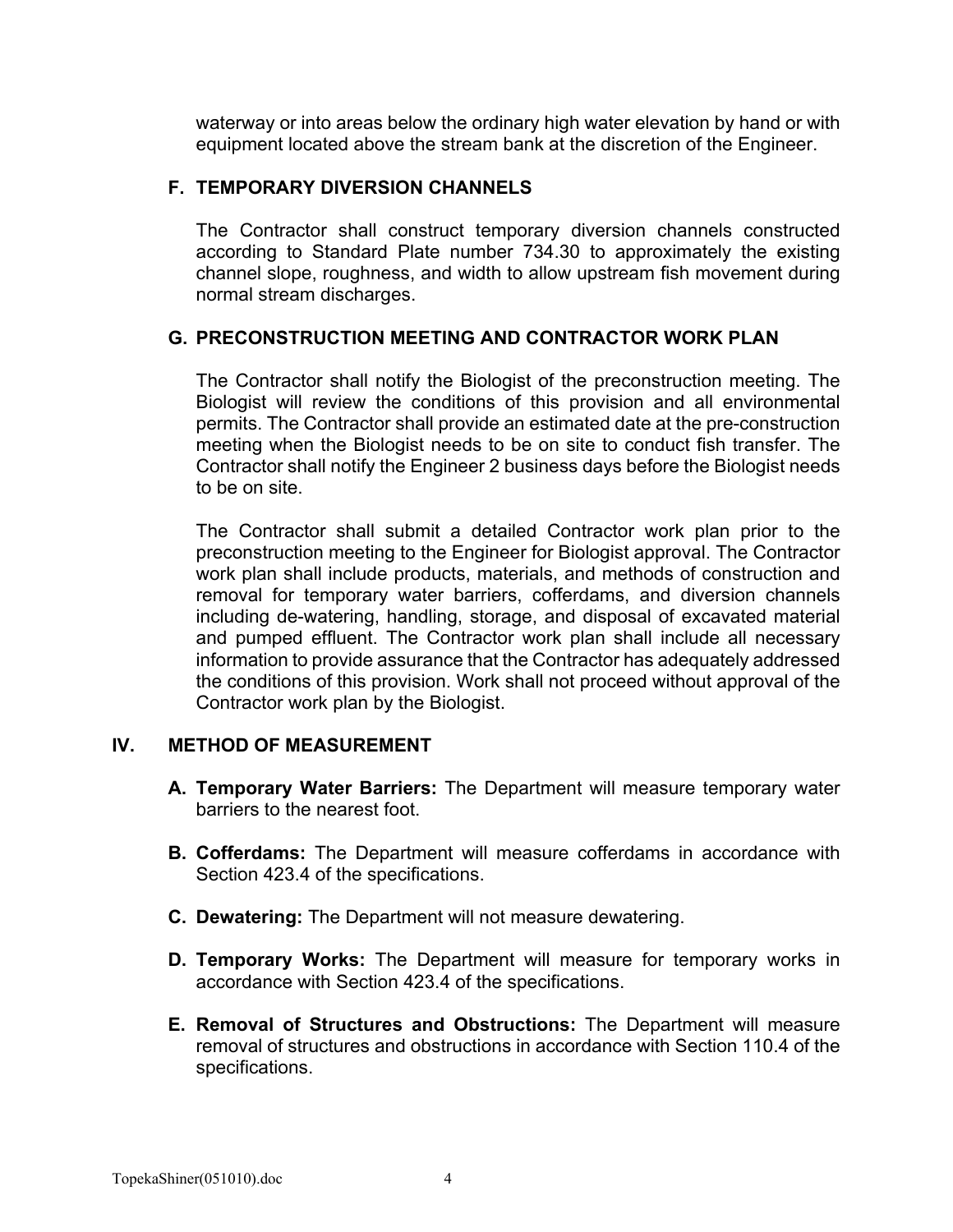- **F. Temporary Diversion Channel for Box Culverts:** The Department will measure temporary diversion channel for box culverts in accordance with Standard Plate number 734.30.
- **G. Temporary Stream Diversion for Box Culvert Extensions:** The Department will measure temporary stream diversions for box culvert extensions on a per each basis.
- **H. Temporary Stream Diversion for Pipe Culvert Extensions:** The Department will measure temporary stream diversions for pipe culvert extensions on a per each basis.
- **I. Erosion Control for Box Culvert Extension:** The Department will not measure for erosion and sediment control for box culvert extensions.
- **J. Erosion Control for Pipe Culvert Extension:** The Department will not measure for erosion and sediment control for pipe culvert extensions.
- **K. Erosion Control for Bridge:** The Department will not measure for erosion and sediment control for bridge.

## **V. BASIS OF PAYMENT**

- **A. Temporary Water Barriers:** The Department will pay for temporary water barriers at the contract unit price per foot. The Department will make payment for this bid item only once at each location, regardless of the number of times the barrier is changed or moved at that location. Payment will be full compensation for labor, equipment, materials, and all incidentals necessary for constructing the temporary water barrier.
- **B. Cofferdams:** Payment for cofferdams shall be as specified in Section 423.5 of the specifications.
- **C. Dewatering:** The Department will not pay for dewatering. All costs associated with dewatering shall be incidental to the other bid items.
- **D. Temporary Works:** Payment for temporary works shall be as specified in Section 423.5 of the specifications.
- **E. Removal of Structures and Obstructions:** Payment for removal of structures and obstructions shall be as specified in Section 110.5 of the specifications.
- **F. Temporary Diversion Channel for Box Culverts and Pipe:** Payment for temporary diversion channels for box culverts shall be in accordance with Standard Plate number 734.30.